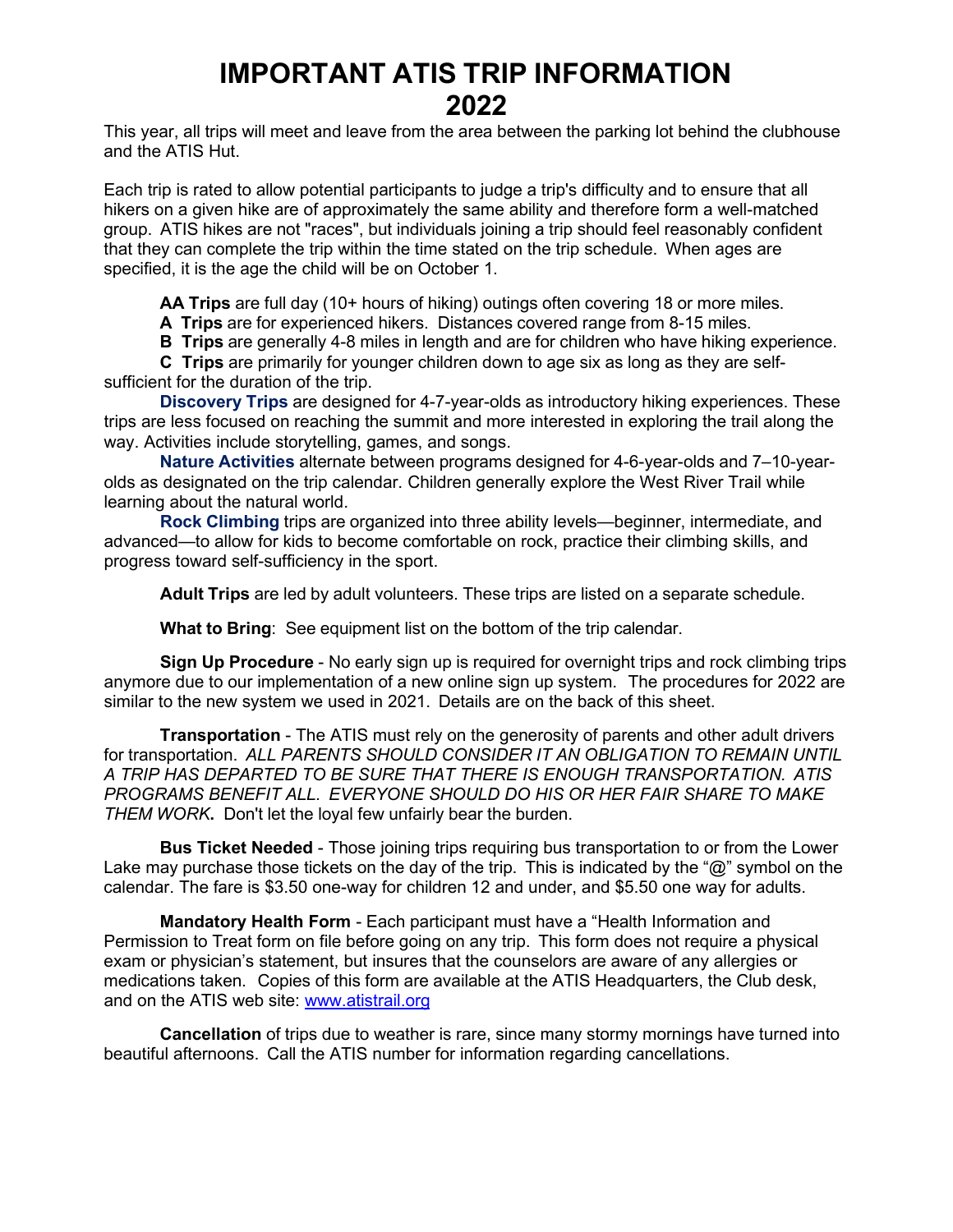## **UNIQUE TRIP SIGN UP PROCEDURE**

ATIS uses a unique trip sign up procedure that is worth reviewing at the start of each summer. **We encourage participants to sign-up** for trips to avoid disappointment when trips fill up. However, participants may join day trips the morning of the trip simply by showing up, but only *if there is space available.* In order to comply with group size regulations on state land, all trips are limited in group size. Advance sign-ups also help us gauge demand for a particular trip and add a trip if necessary and possible.

1. After last year's positive experience with an online system for signing up for Junior Program trips, we will continue to use an online system for sign-ups for 2022. As was the case last summer, the bulk of sign-ups for ATIS trips will take place via a Google Form, which will be available on the ATIS website. That form will be released on Wednesday for the following week's trips; we ask that families complete that form by 8:00 am on Saturday mornings (for example, to sign up for trips the week of July 4-8, the form will be released on Wednesday, June 29 and families should fill out the form by Saturday, July 2). We will then place participants on trips and confirm via email places on trips by Sunday morning. In the case that a trip is overenrolled, we will randomly select who will be on the trip and who will be on the waitlist.

2. This is not a first-come, first-served system. A sign-up received Saturday morning will be treated the same as one received Wednesday afternoon. This should permit some discussion/deliberation of which trips a child really wants to do as opposed to grabbing spots 'just in case...' On Saturday, we will look at all the submitted trip requests and allocate them as fairly as possible over the course of the week. A person who ends up on a waiting list for a Monday trip, for instance, would be given preference for any trip request later in the week.

2. As in previous years, we will still have someone available from 8-11 am each weekday to staff our phone line. You can sign up for trips during the current week via phone if there are any spaces available (for example, you can sign up via phone on Monday, July 4 for any trips on July 4-8.) You cannot, however, sign up for trips for the following week by phone. You can also reach us by phone with any questions or cancellations.

3. Those registered who are forced to cancel at the last minute should call the ATIS number so that the space can be filled. Last minute cancellations and no-shows are a nuisance and are often unfair to others who wanted to go on the trip. **Please sign up only for trips you know you want to do.**

**Special Mail Pre-registration for AA, Rock Climbing, and Overnight Trips is no longer necessary due to this new system.**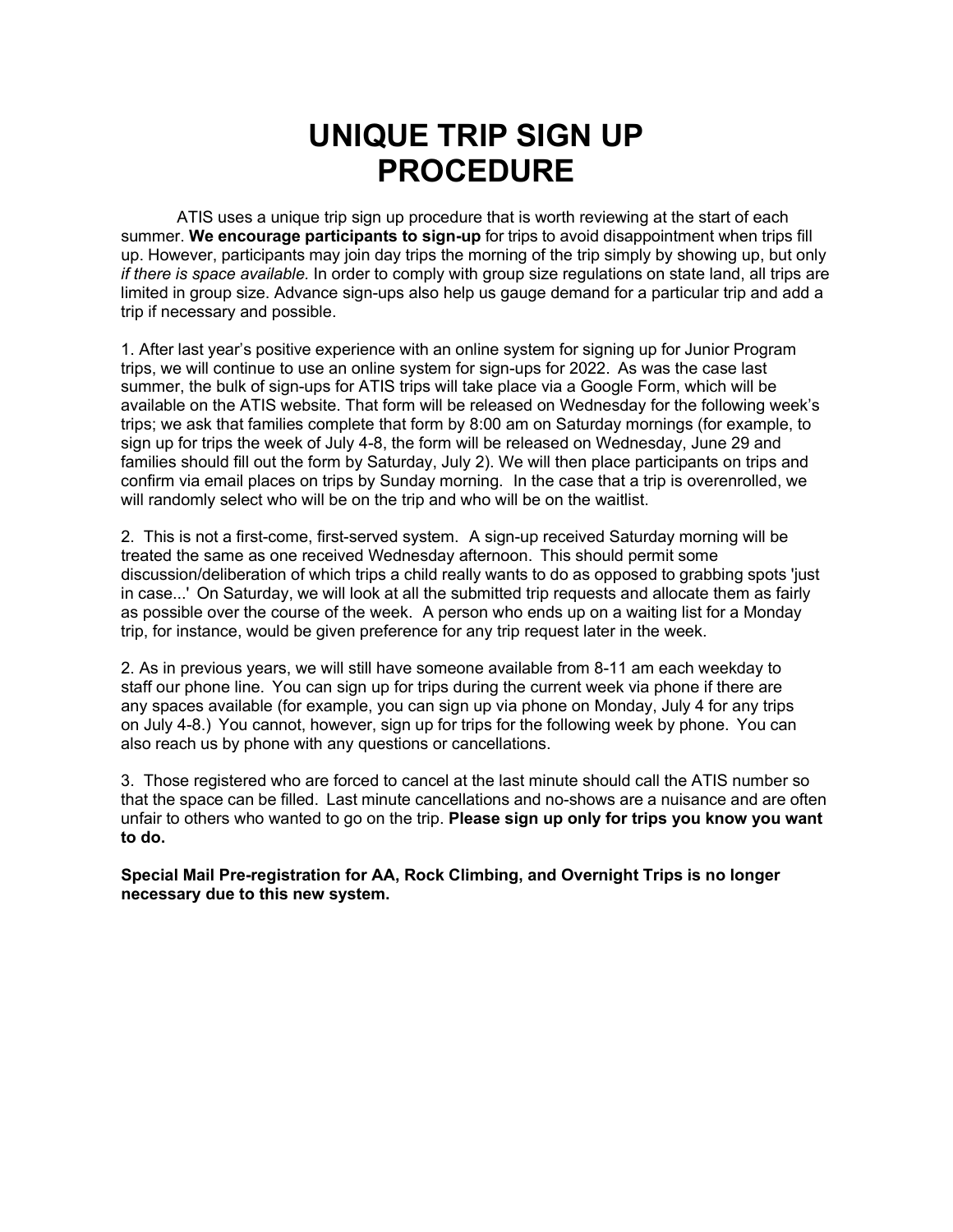

# **\* = Transportation Needed ATIS JUNIOR PROGRAM ATIS Phone # 518 576-9157**<br> **ATIS Phone # 518 576-9157**<br> *See separate sheet for*

**@ = Lake Road Bus Ticket Needed July 2022** *See separate sheet for*

*Additional trip information available at atistrail.org or at ATIS Building NEW sign-up procedure* **Monday Tuesday Wednesday Thursday Friday**

| Additional trip information available at atistian.org or at Arris Bunding<br><b>Monday</b>                                                                                                                                                                                                                                                                                                                                                                                                                                                                       | Tuesday                                                                                                                                                                                                                                                                                                                   | Wednesday                                                                                                                                                                                                                                                   | Thursday                                                                                                                                                                                                                                                                     | <i>ivor sigh-up procedule</i><br><b>Friday</b>                                                                                                                                                                                                                                           |  |  |
|------------------------------------------------------------------------------------------------------------------------------------------------------------------------------------------------------------------------------------------------------------------------------------------------------------------------------------------------------------------------------------------------------------------------------------------------------------------------------------------------------------------------------------------------------------------|---------------------------------------------------------------------------------------------------------------------------------------------------------------------------------------------------------------------------------------------------------------------------------------------------------------------------|-------------------------------------------------------------------------------------------------------------------------------------------------------------------------------------------------------------------------------------------------------------|------------------------------------------------------------------------------------------------------------------------------------------------------------------------------------------------------------------------------------------------------------------------------|------------------------------------------------------------------------------------------------------------------------------------------------------------------------------------------------------------------------------------------------------------------------------------------|--|--|
| 4 A: Giant and Rocky Peak Ridge<br>$8 - 5*$<br>A/B: Schroon River Canoe 9-4*<br>B: Gothics $8:45-4:15@$<br>C: Baxter from KV 10-1:30*<br>Discovery: Gill Brook Waterfalls<br>$10:45 - 12:45@$<br><b>Capture the Flag 7-8:30 PM</b>                                                                                                                                                                                                                                                                                                                               | $\overline{\mathbf{5}}$ A+: Nippletop via slide 7:45-4:15@<br>B: Iron Mountain 9-3*<br>C: Owl Head Lookout 9:30-2:30*<br>Nature Activities (ages 4-6) 10-12<br>Rock Climbing (Intermediate) 8:30-<br>$3 * $5$<br>Alderdice Overnight (ages 7-10) 4:15<br>Tues. $-2:15$ Wed. (a) \$15                                      | $\mathbf{6}$ A: Street and Nye 8-5*<br>B: Hurricane 9-3*<br>C: Boquet River Pools 10:30-2*<br><b>Survivor: Emergency Scenarios</b><br>(ages 8-13) 9:45-3:15 $@$<br>Discovery: Round Pond 10-1*                                                              | $7A: Macomb 8-5*$<br>B: Noonmark from Round Pond 9-<br>$3*$<br>C: Nubble 9:30-2:30*<br>Lower Lake Activities 9:45-3:15@<br>Rock Climbing (Advanced) 8-4* \$5<br>John's Brook Overnight (ages 8-<br>12) 8:30 Th. $-4 Fri.$ *\$25                                              | 8 AA: Marshall 8-6*<br>B+: Cascade and Porter w/ return to<br>Marcy Field 8:30-3:30*<br>C: Snow $10-2*$<br>Discovery: Indian Cove Paddle<br>$10:45 - 12:45@$<br>Nature Activities (ages 7-10) 9-12                                                                                       |  |  |
| $11A$ +: Basin, Saddleback, and<br>Gothics 7:45-5:15@<br>B+: Colvin and Blake 8:45-4:15 $@$<br>C: King Wall 10:30-1:30*<br>Nature Activities (ages 4-6) 10-12<br>Lower Lake Activities 9:45-3:15<br>Panther Gorge Overnight 7:45 Mon.<br>$-4:15$ Wed. $(a)$ \$40<br>Capture the Flag 7-8:30 PM                                                                                                                                                                                                                                                                   | 12 A: Sawteeth and Gothics 7:45-<br>4:15@<br>B: Nun-da-ga-o Ridge 9-3*<br>C: Mt. Van Hoevenberg 10-3*<br><b>Discovery: Beaver Meadow Falls</b><br>$10:45 - 2:15@$<br>Rock Climbing (Beginner) 10-2:30*<br>\$5                                                                                                             | 13 AA: Colden via Trap Dike 8-<br>$5:30*$<br>B+: Algonquin 8:30-4:30*<br>C: Lost Lookout and Beaver<br>Meadow Falls $9:45-2:15@$<br>Discovery: Big Crow 10:30-2*<br>Nature Activities (ages 7-10) 9-12                                                      | 14 A: Whiteface via slide $8-5*$<br>B: Bald Peak 9-4*<br>C: The Brothers 10-3*<br><b>Survivor: Backcountry Cooking</b><br>(ages 10-15) 8:45-2:45 $@$<br>Rock Climbing (Intermediate)<br>$8:30-3*$ \$5<br>Algonquin Sunrise Overnight 12 pm<br>$Th. - 12 \, pm \, Fri.$ *\$20 | 15 A: Moose and McKenzie 8-<br>$4:30*$<br>A/B: Chubb River Canoe 9-3:30*<br><b>B</b> : Giant 9-4*<br>C: Fish Hawk Cliffs and Indian<br>Head 9:45-2:15@<br>Discovery: Marble Point Paddle and<br>Hike 10:45-2:15@                                                                         |  |  |
| 18 AA: Dix Range Traverse 6-6*<br>B+: Phelps 8:30-3:30*<br>C: Flume Knob 10-3*<br>Discovery: Rainbow Falls 10:45-<br>12:45@<br>Nature Activities (ages 7-10) 9-12<br>Survivor: Intro to Map and Compass<br>(ages 8-13) 9:30-2:30<br>Capture the Flag 7-8:30 PM                                                                                                                                                                                                                                                                                                   | 19 A: Algonquin and Iroquois $w/$<br>descent via Avalanche Pass 8-5:30*<br>B: Knob Lock 9:30-3*<br>C: Noonmark Burn Area 9:45-2@<br>Rock Climbing (Advanced) 8-4* \$5<br>Junior Trail Crew (ages 10-15) 9-4*<br>Hurricane Sunset/Sunrise Overnight 5<br>pm Tu. $-8$ am Wed.* (bring snack &<br>sleeping bag, ages $11+$ ) | 20<br><b>ATIS Picnic!</b><br><b>At the Lower Ausable Lake</b><br>Tickets on sale at 1 PM<br>Swim Races 2-3<br>Sandcastle judging 3:15<br>Canoe races 3:15-4:30<br>Dinner 4:30 PM<br>Return buses on the hour 3-6PM<br>\$15/person incl. dinner and bus fare | 21 A+: Cascade via slide 8:30-3*<br>B: Jay 9-3:30*<br>C: Clements Pond 9:30-2:30*<br>Discovery: Baxter 10:30-1:30*<br>Rock Climbing (Beginner) 10-<br>$2:30*$ \$5<br>Alderdice Overnight (ages 7-10)<br>$4:15 Th. - 2:15 Fri. @ $15$                                         | 22 AA: Santanoni Range 6-7*<br>A/B: Saranac Lake Canoe 8:30-4*<br>B+: Big Slide via the Brothers 9-4*<br>C+: Roostercomb 9:30-2:30*<br>Nature Activities (ages 4-6) 10-12                                                                                                                |  |  |
| $25$ A: Lower Great Range 7:45-<br>5@<br>B+: Dial 8:45-4@<br>C: Pitchoff Boulders 10-3*<br>Discovery: Mossy Cascade 10:30-1*<br>Nature Activities (ages 7-10) 9:30-<br>12:30<br>Capture the Flag 7-8:30 PM                                                                                                                                                                                                                                                                                                                                                       | $26$ A: Grace Peak 8-4*<br>B: Elizabethtown Peak No. 4<br>Bushwhack 8:30-3*<br>C: Tenderfoot Pools 10-3*<br>Rock Climbing (Intermediate) 9-3:30 \$5<br>Survivor: Wilderness Medicine (ages<br>$10-15$ ) 9:30-2:30<br>Raquette River Canoe Overnight 8:30<br>Tues. $-4$ Wed. *\$35                                         | $27$ A+: Giant via slide 8:30-3:30*<br>$B+$ : Wright 9-4*<br>C: Owen and Copperas Pond 10-3*<br>Discovery: Giant's Washbowl<br>$10:30-2*$<br>Lower Lake Activities 9:45-3:15@                                                                               | $28$ AA+: Sewards in a day 5am -<br>8pm*<br>B+: Haystack 7:45-5:15@<br>C: Blueberry Cobbles 9:30-2:30*<br>Nature Activities (ages 4-6) 10-12<br>Rock Climbing (Advanced) 8-4* \$5<br>Alderdice Overnight (ages 7-10)<br>$4:15$ Th. $-2:15$ Fri. $@315$                       | $29$ A+: Marcy Traverse (Warden's<br>Camp to Garden) 7:45-5:30 $@*$<br>B: Sawteeth $8:45-4:15@$<br>C: The Crows 10-2*<br>Discovery: Wedge Brook Cascades<br>$10:45 - 2:15(a)$<br>Roostercomb Dinner and Sunset<br>5:30 pm $-10$ pm (bring utensils,<br>plate, and headlamp, ages $10+$ ) |  |  |
| PLEASE BE SURE THAT THE FOLLOWING EQUIPMENT IS PACKED FOR ALL TRIPS:<br>Day Trips: Good hiking shoes, fleece or non-cotton jacket, rain gear, filled water bottle(s), insect repellant, lunch, day pack<br><b>Water Amounts:</b><br>Overnights: All of the above plus extra shirt, long pants (preferably not 100% cotton), sleeping bag & pad, overnight pack capable of<br>A hikes: 2-3 qts.<br>carrying both personal and group gear, headlamp, eating utensils (knife, fork, spoon, cup, plate), toilet articles, bathing suit<br><b>B</b> hikes: 1.5-2 qts. |                                                                                                                                                                                                                                                                                                                           |                                                                                                                                                                                                                                                             |                                                                                                                                                                                                                                                                              |                                                                                                                                                                                                                                                                                          |  |  |

 **C hikes: 1-1.5 qts. ALL PARTICIPANTS SHOULD ARRIVE AT THE ATIS BUILDING AT LEAST 5 MINUTES BEFORE SCHEDULED TRIP DEPARTURE**